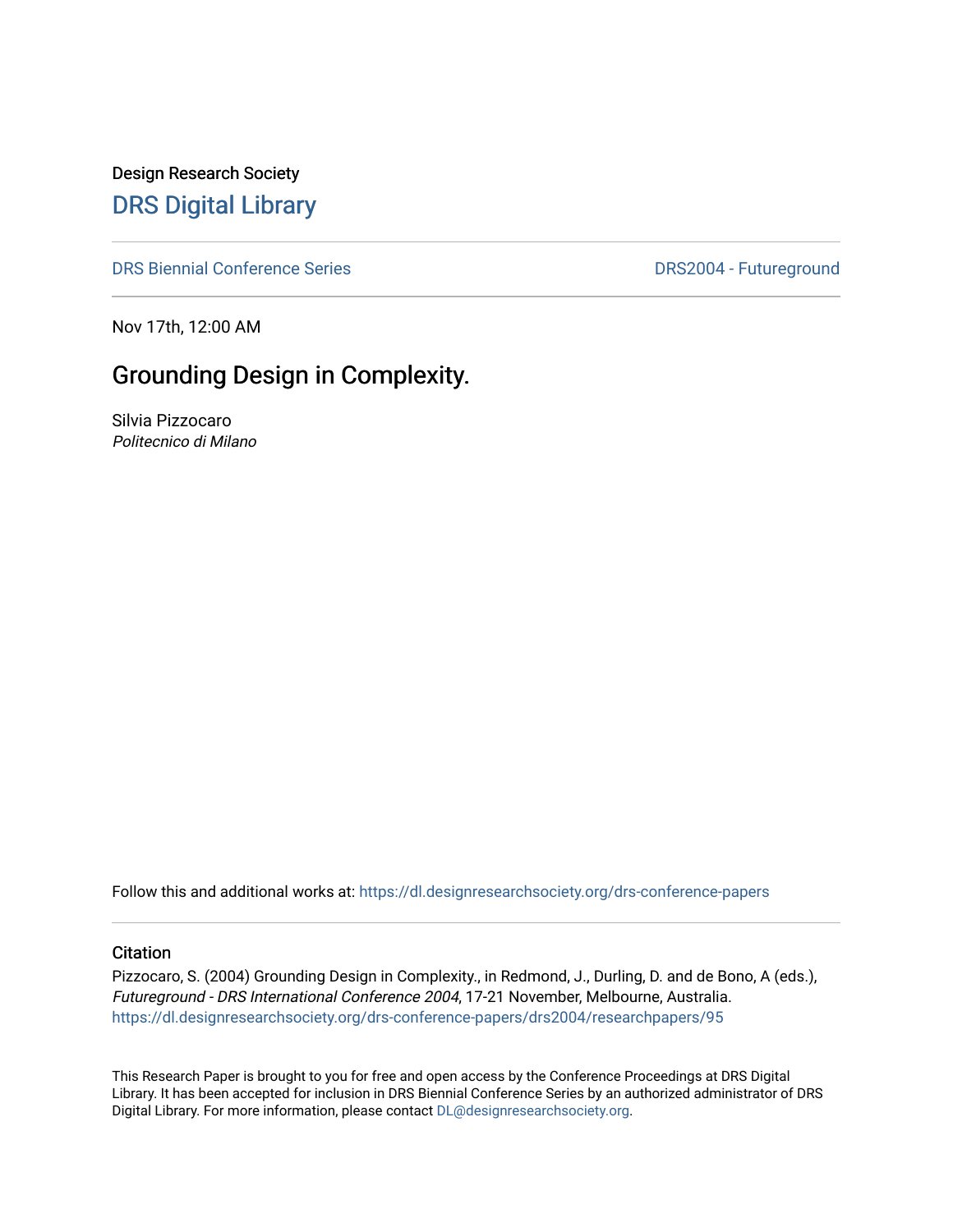# Grounding Design in Complexity.

#### **Silvia Pizzocaro**

Politecnico di Milano

As the frontier of present interdisciplinary sciences, complexity thinking can provide models to approach design research issues. Adaptation to the demands of a complex world requires to generate knowledge, and design knowledge, operating within a context of complexity, more than ever requires expanded and integrated ways of thought. Although the relationship between design and complexity has been explored for decades, the theory of complexity has only recently started to influence the debate in the professional community.

Considering design as a wide dimension of making and planning disciplines, here it will be assumed not only that design theory and design thinking are central frames of inquiry for design, but that design thinking goes beside complexity thinking. Without entering a detailed history of the sciences of complexity, this paper sketches a map of concepts derived from this thinking milieu. By outlining a number of these notions it is argued – as other have done – that key concepts central to handling complexity are already familiar to design culture. It is also argued that the task for designers is not to define or control complexity, but competent navigation through it.

The paper contents are articulated into a number of different pathways to complexity: the approach to the core of complexity, complexity as a paradigm and as history, the experience of complexity, complexity as a discourse, designer and complexity, a concept map for navigation, designing within complexity, designing complexity.

This paper is also an argument for a theory rich and interdisciplinary design education, providing the background to handle complexity from a design researcher perspective.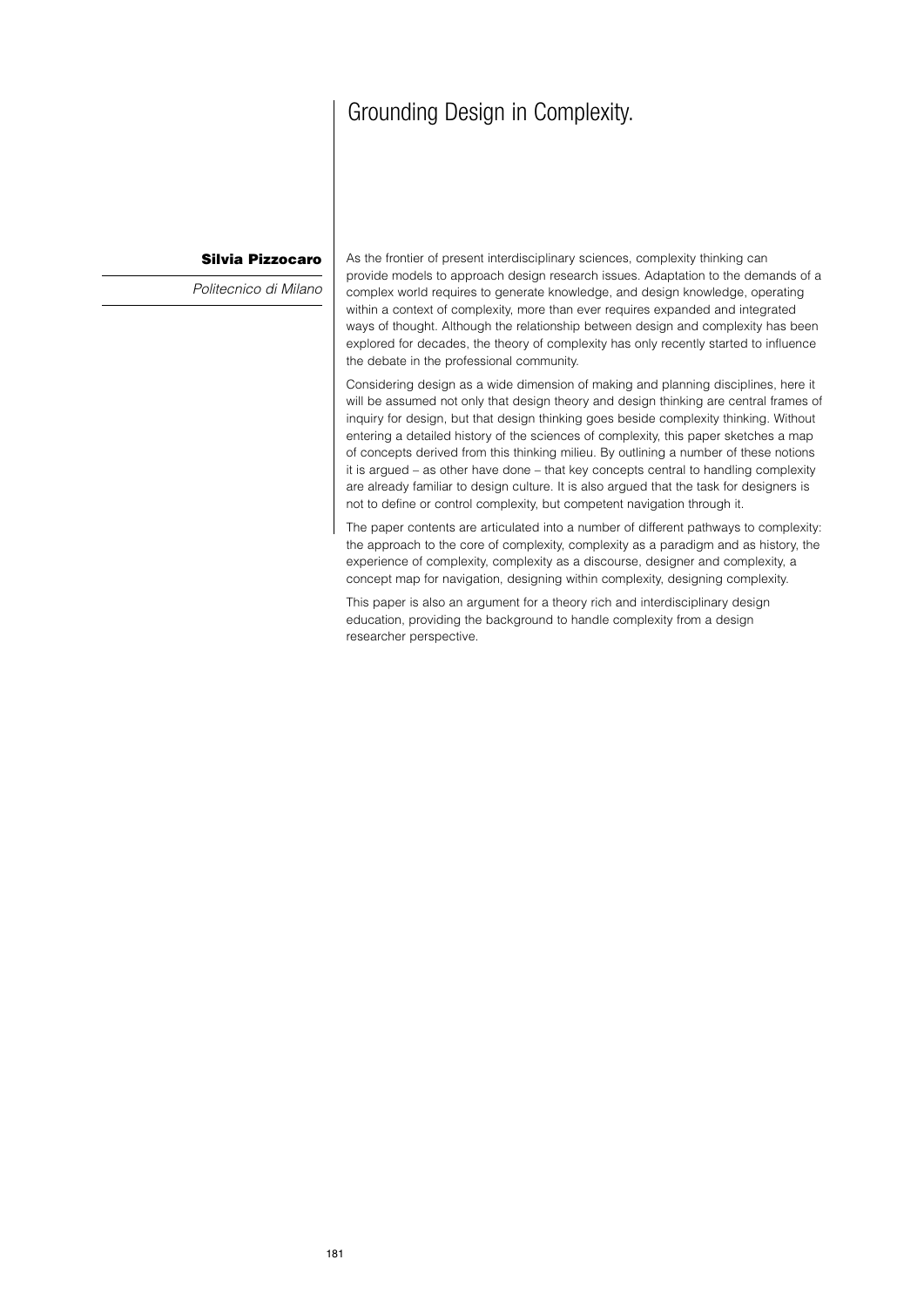# **Submission of full paper to Future Ground**

Abstract Title

## **Grounding Design in Complexity**

#### **Introduction**

Although the relationship between design and complexity has been explored for decades, the theory of complexity has only recently started to influence the debate in the professional community.

Without entering a detailed history of the sciences of complexity, this paper sketches a map of concepts derived from this thinking *milieu.* By outlining a number of these notions it is argued - as other have done - that key concepts central to handling complexity are already familiar to design culture. It is also argued that the task for designers is not to define or control complexity, but competent navigation through it. Designing within complexity and designing complexity are two facets of this challenge.

This paper is also an argument for a theory rich and interdisciplinary design education, providing the background to handle complexity from a design researcher perspective.

#### **Paths to comprehension (rather than definitions)**

As Edgar Morin observed (1985:49), complexity can not be approached by means of a preliminary definition<sup>1</sup>, the term itself lacking a precise epistemological statute: not a single complexity is usually considered, but many complexities, to be approached from multiple perspectives.

This paper will be articulated into a number of different paths to the notion of complexity. Paths are introduced as follows:

- n. 1: approaching the core of complexity
- n. 2: complexity as a paradigm, complexity as history
- n. 3: the experience of complexity
- n. 4: complexity as a discourse
- n. 5: designer and complexity
- n. 6: a concept map for navigation
- n. 7: designing within complexity
- n. 8: designing complexity

 $\overline{a}$ 

<sup>1</sup> Complexity has turned out to be very difficult to define. It has been observed (Heylighen 1996a) that many definitions fall short in one respect or another*, "classifying something as complex which we intuitively would see as simple, or denying an obviously complex phenomenon the label of complexity".* These definitions may result either only applicable to a very restricted domain, such as computer algorithms or genomes, or so vague as to be almost meaningless. For a review of different definitions see Edmonds (1996).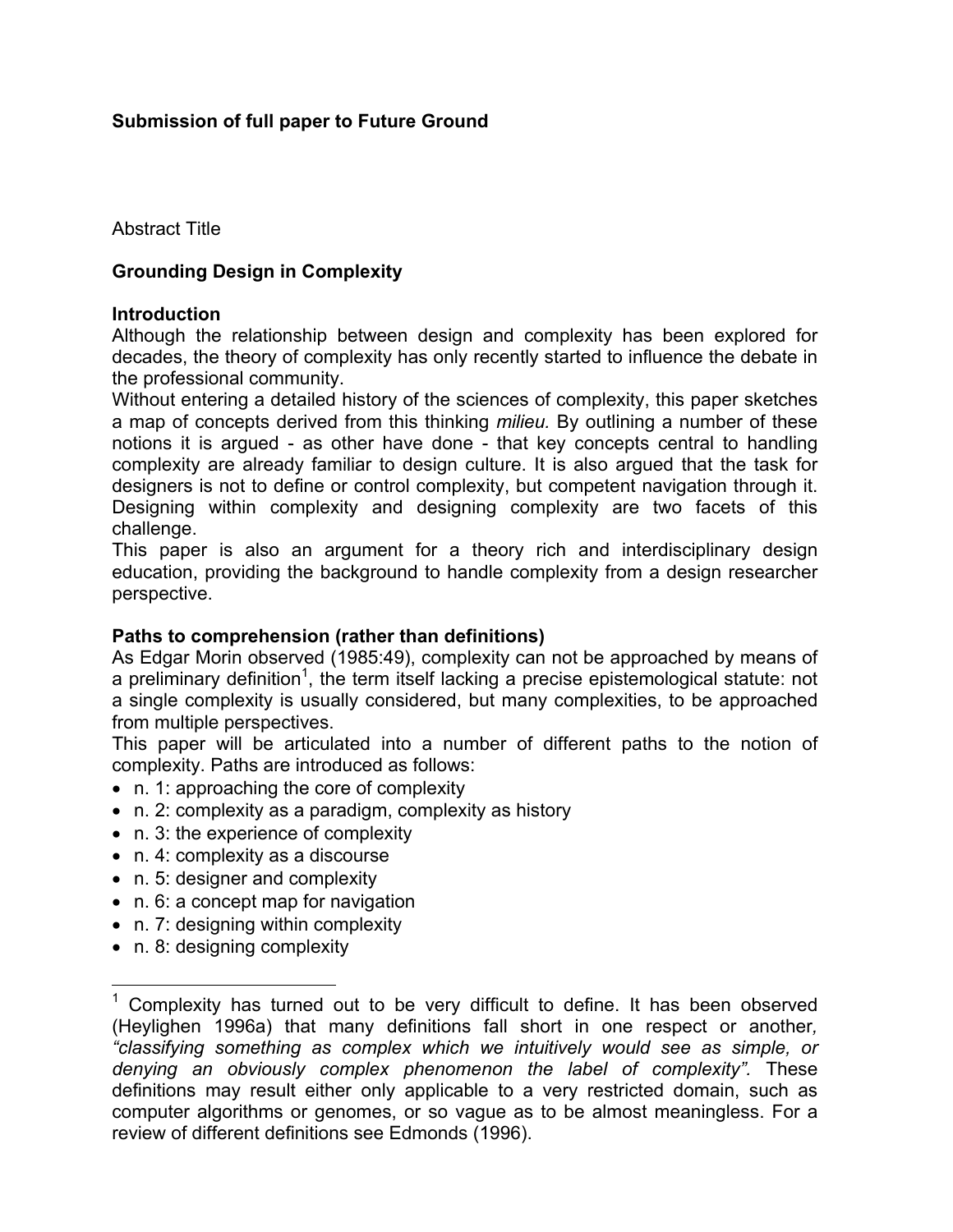#### **Path n. 1: Approaching the core of complexity**

The core of the word complexity comes from the latin *complexus<sup>2</sup>* , "entwined", "twisted together", and "embrace" as well, derived from *complecti,* from the late latin verb *plectere*, to wowen. Then: *complexus*, that which is wowen together.

There is a common objective core in the different concepts of complexity (Heylighen 1996a) and this may be interpreted in the following way: in order to have a complex you need two or more components, which are joined in such a way that it is difficult to separate them. It is from this entwined embrace that any further semantic extension of complex is derived. Similarly, the Oxford Dictionary defines something as "complex" if it is "made of (usually several) closely connected parts". Here we find the basic duality between parts which are at the same time distinct and connected. A system would then be more complex if more parts could be distinguished, and if more connections between them existed (Heylighen 1996a)**.** Since the components of complex can not be separated without destroying it, the method of analysis or decomposition into independent modules cannot be used to develop or simplify such models. This implies that complex entities will be difficult to model, that eventual model will be difficult to use for prediction or control, and that problems will be difficult to solve $^3$ .

The aspects of distinction and connection determine the dimensions characterizing complexity. Distinction corresponds to variety and to the fact that different parts of the complex behave differently. Connection corresponds to constraint and to the fact that different parts are not independent, but that the knowledge of one part allows the determination of behaviours of the other parts. "*Distinction leads in the limit to disorder, chaos or entropy, like in a gas, where the position of any gas molecule is completely independent of the position of the other molecules. Connection leads to order or negentropy, like in a perfect crystal, where the position of a molecule is completely determined by the positions of the neighbouring molecules to which it is bound*" (Heylighen 1996a). Complexity can only exist if both aspects are present: neither perfect disorder, nor perfect order are complex. It thus can be said to be situated in between order and disorder, or, using a well known expression, "on the edge of chaos" (Prigogine and Stengers 1979; Waldrop 1992; Kaufmann 1993).

#### **Path n. 2: Complexity as a paradigm, complexity as history**

1

Some authors (among them Kampis 1991 and Morin 1984) use complexity as a paradigm of holism. In this case it indicates that the authors consider many systems to be unameanable to a reductionist/Newtonian scientific method or analysis,

<sup>2</sup> *Complexus, us*, embrace, from *complexus*, past participle of *complector, eris, plexus sum, plecti*, abbracciare, (L. Castiglioni, S. Mariotti. 1966. *Vocabolario della lingua latina*. Torino: Loescher, 230-231). On its turn, *complettere* comes from the late Latin *complectere*, for the classic *complecti*, 'abbracciare', composed of *cum* 'con' e *plectere* 'intrecciare' (Zingarelli. 1994. *Vocabolario della lingua italiana*, XII ed. Bologna: Zanichelli, 410).

 $3$  This accounts for the connotation of difficult, which the word "complex" has gained in later periods. Further semantic extensions refer to ignorance, size, variety, minimum description size (i.e. Kolmogorov complexity, the minimum possible length of a description in some language). See again B. Edmonds (1996).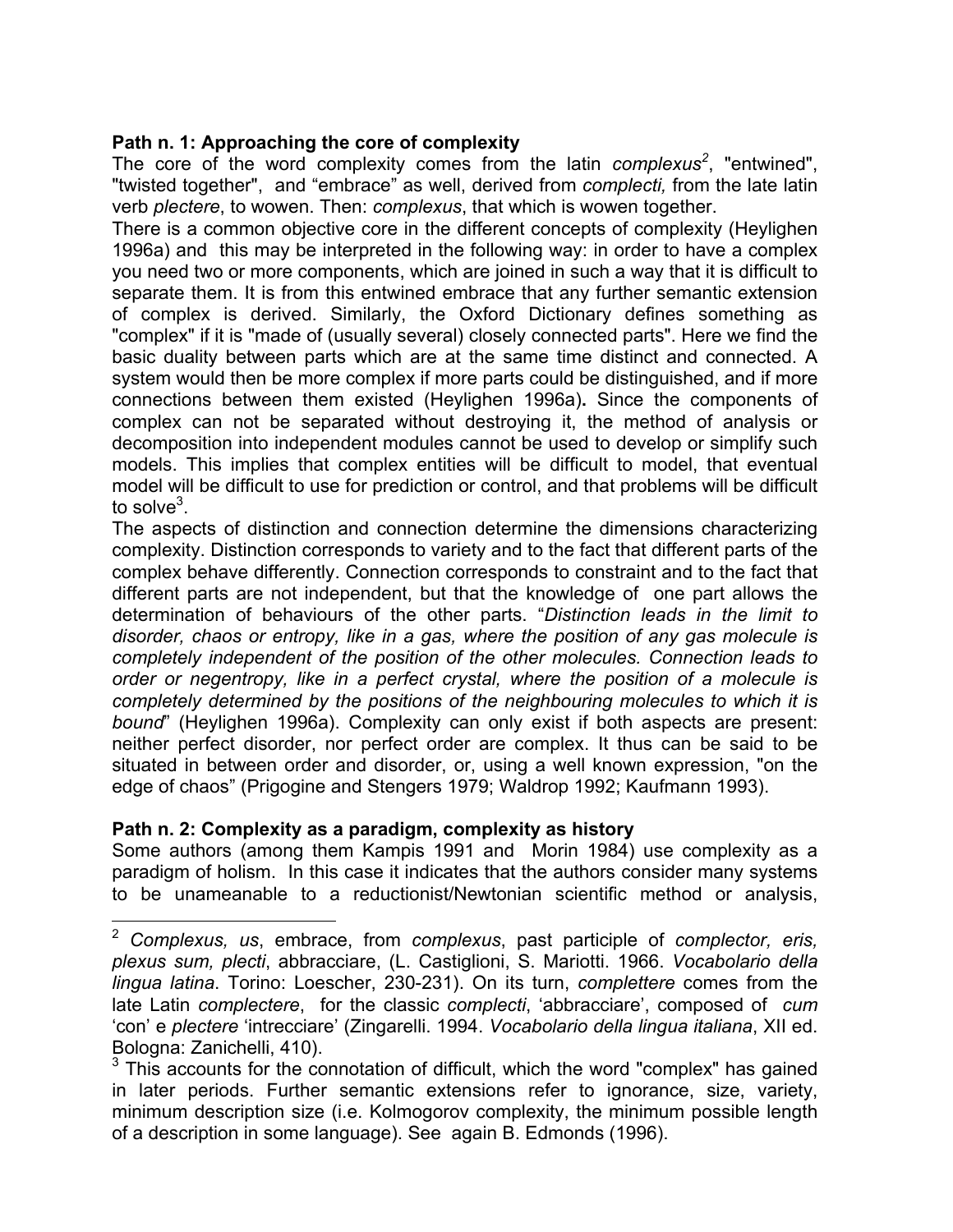suggesting that any attempt to cope with complexity using such traditional tools is doomed to failure.

An history of complex thought brings back to the tradition of the epistemological and scientific thought and to its development along the nineteenth century (Bocchi e Ceruti 1985:8), when complexity has been progressively growing from the studies in cognitive and evolutionary sciences and system thinking.

Systems theory was proposed in the 1940's by the biologist Ludwig von Bertalanffy who emphasized that real systems are open to, and interact with, their environments, and that they can acquire qualitatively new properties through emergence, resulting in continual evolution. System-environment boundary, input, output, process, state, hierarchy, goal-directedness, and information, are among system theory key concepts.

Many of these concepts and methods were proposed or used by cyberneticians. Subjects like complexity, self-organization, connectionism and adaptive systems had been extensively studied in the 1940's and 1950's, by researchers like Wiener, Ashby, von Neumann and von Foerster.

Immediately after the second world war, cybernetics was the first real transdisciplinary scientific experience, gathering mathematicians, neurophisiologists, economists, anthopologists.

In those years the first version of Warren Weaver (1948) *Science and complexity* appeared. Later contributions came from Gregory Bateson, Jean Piaget, Herbert Simon, Humberto Maturana, Warren McCulloch. The developments of systems theory are diverse: conceptual foundations and philosophy; mathematical modeling and information theory; practical applications including engineering, computing, ecology, management. Related ideas are used in the emerging sciences of complexity, studying self-organization and heterogeneous networks of interacting actors, and associated domains such as far-from-equilibrium thermodynamics, chaotic dynamics, artificial life, artificial intelligence, neural networks and computer modeling and simulation.

Cybernetics and systems theory constitute an academic domain that touches virtually all traditional disciplines, from mathematics, technology and biology to philosophy and the social sciences.

System theory or systems science argues that however complex or diverse the world that we experience, we will find different types of organization in it, and such organization can be described by principles which are independent from the specific domain at which we are looking. Hence, if we would uncover those general laws, we would be able to analyse and solve problems in any domain, pertaining to any type of system. The system approach distinguishes itself from the traditional analytic approach by emphasizing the interactions of the different components of a system.

Systems theory then can also be defined as the crossdisciplinary study of the abstract organization of phenomena, independent of their substance, type, or spatial or temporal scale of existence<sup>4</sup>. It investigates both the principles common to all

 $\overline{a}$ 

 $4$  As an interesting resource for fundamentals of system theory see the website of the *Principia Cybernetica Project* (PCP), an international project aimed at developing a complete philosophy or "world-view", based on the principles of evolutionary cybernetics. The PCP is a world-wide organization collaboratively developing a computer-supported evolutionary-systemic philosophy, in the context of the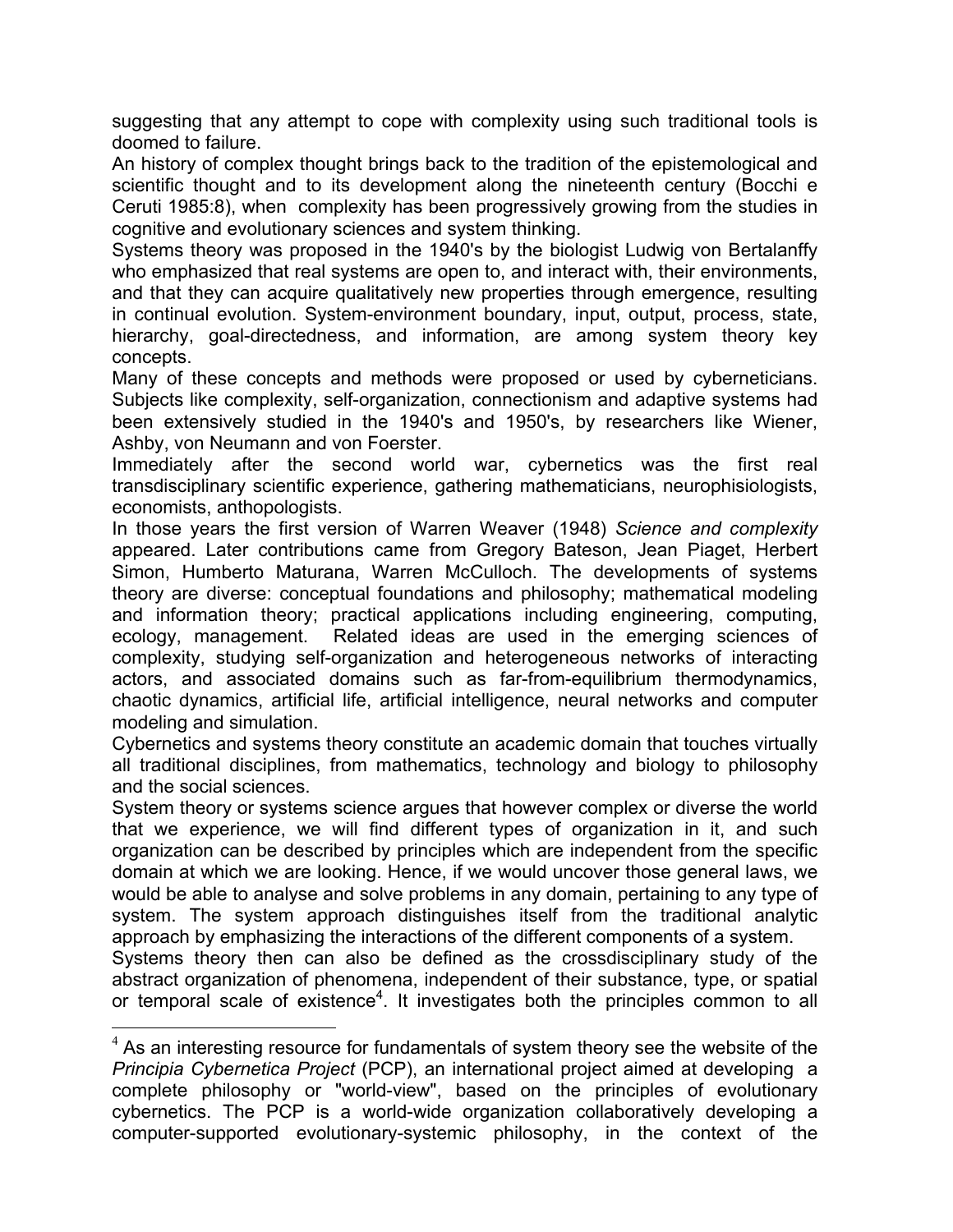complex entities and the usually mathematical models which can be used to describe them.

# **Path n. 3: the experience of complexity**

The present developments of system thinking move around some crucial points of evolutionary sciences, oriented at outlining a unified science of the living and the artificial. Complexity can not be experienced if acting within the conventional disciplinary boundaries. In the last decades, contributes of different nature, either from investigation in epistemology, philosophy and history<sup>5</sup> - focusing at the generation, construction and circulation of ideas and research paradigms - gave shape to emergent contexts where unforeseable relations and interactions are possible among scientists belonging to different disciplines, between scientists and philosophers. Complexity can be perceived right at this crossing (where technological, scientific, epistemological, philosophical and anthropological questions intersect), thus enlightening the multidimensional nature of contemporary knowledge.

Ervin Laszlo (1985:362-400) remarked that the analysis of the current new order and structure of reality needs the elaboration of a "science of change" capable to get over the separation between natural sciences and social sciences, outlining the profile of a scientist whose task is to select results from heterogeneous disciplinary fields, so to reveal analogies and isomorphisms, activating a transdisciplinary circulation of concepts within societies asked to act as resilient systems: that is capable to react to a wider range of turbulence, progressively adapting to new forms of stability.

The developments of system thinking have been sided by a new meaning for the concept of evolution, now conceived as "general evolution" or "general theory of evolution", describing changes in the living world and in societies, allowing common models of evolution to be applied to biological, ecological, social and human systems (Laszlo 1986:13).

# **Path n. 4: Complexity as a discourse**

Isabelle Stengers (1985:61) has observed that the notion of complexity *belongs to a discourse around science* and does not refer to any specialised discipline or specific technique.

Further, the "discovery of complexity" indicates something that is radically diverse from any discovery to be encountered in the history of science, where a discovery is the transition from the unknown to knowledge, an aswer following questions: here, discovery stands for the awakening of a problem, or a form of related awareness.

Complexity as a discourse implies that radically new forms of (scientific) questions and answers are to be expected in a context where technological, epistemological, philosophical and antropological problems are entwined.

 $\overline{a}$ transdisciplinary academic fields of Systems Science and Cybernetics. At the URL http://pespmc1.vub.ac.be/.

5 See E. Jantsch. 1980. *The Self-Organizing Universe*. Oxford: Pergamon Press; J.H. Holland*. 1975. Adaptation in Natural and Artificial Systems*. Ann Arbour: the University of Michigan Press; L. van Bertalanffy. 1968. *General Systems Theory*. New York: Braziller; H. Maturana, F. Varela. 1980. *Authopoiesis and cognition. The realization of the living*. Dordrecht: Reidel, 1980; G. Bateson. 1972. *Steps to an Ecology of Mind*. New York: Ballantine.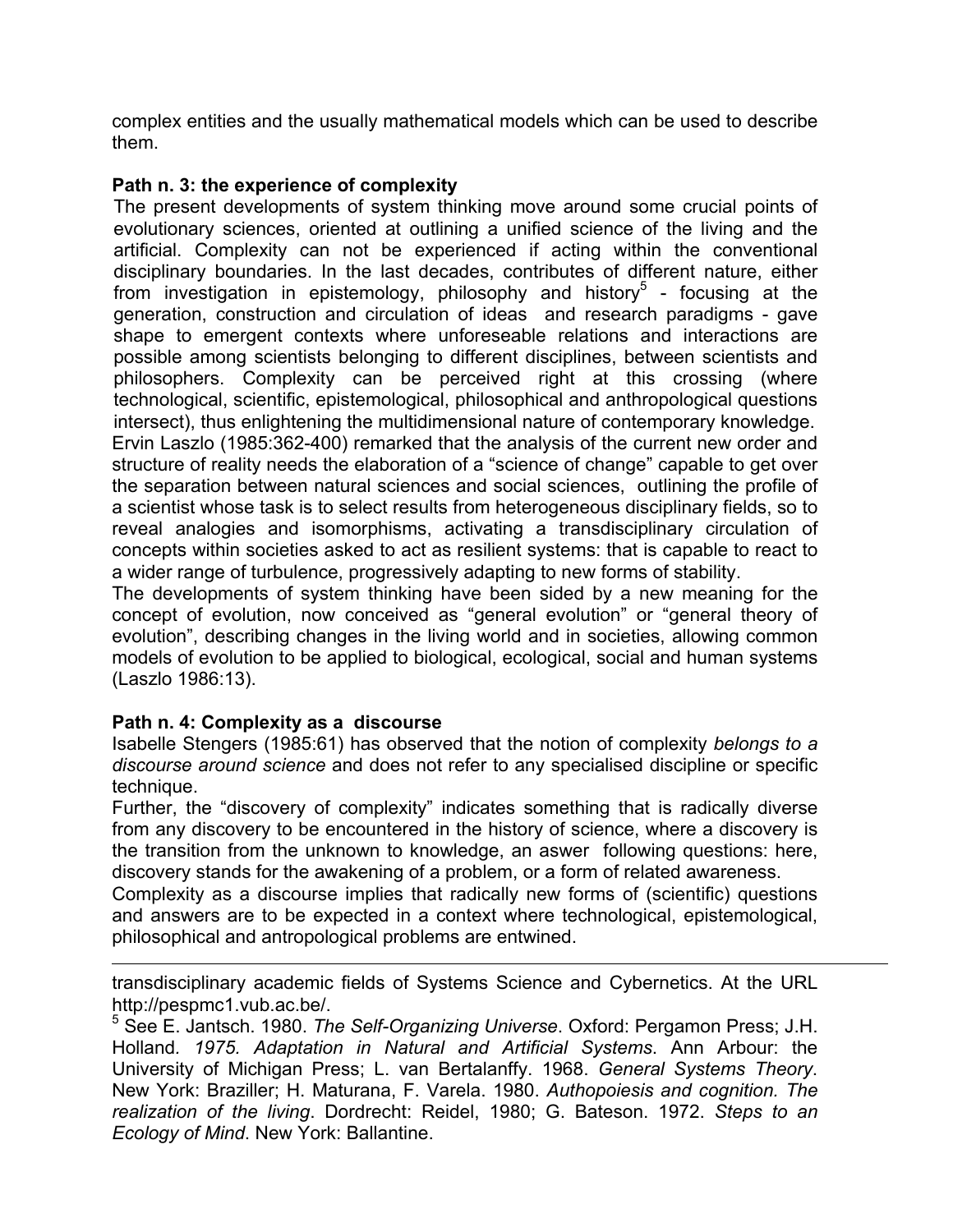In this context:

 $\overline{a}$ 

(i) knowledge and thinking are multidimensional (Bocchi e Ceruti 1985:10), absorbing different disciplinary categories of knowledge as multifaceted aspects of a unique reality,

(ii) knowledge and thinking are constantly facing uncertitude,

(iii) a science of change emerges as the alliance of natural sciences and social sciences,

(iv) a need for strategy emerges (Morin 1985:59), as the skill to face and handle uncertainty.

# **Path n. 5: Designer and complexity**

Faced with new, uncertain, unexpected, dynamic events of reality, the relevance of flexible approaches and creative thinking becomes strategical for design (Boutin and Davis 1997:117), meaning the opportunity to re-define and re-invent according to the specific evolution of each situation.

What we we may indicate as *the designer's paradox*<sup>6</sup> directly pertains to the role of the designer and its scale and limits of intervention in a complex world.

Here we suggest that the thought of complexity crosses the designers's problem at least at two essential levels, that we may label as "designing within complexity" and "designing complexity", as in Le Moigne (1985:84-102).

Designing within complexity may be recognized as an act of awareness.

Designing complexity may be seen as the transition through which the discovery and challenge of complexity turn into methods to handle complexity (Morin 1977:386).

Both levels are part of the discipline of design, intended as one of those making disciplines that act on the physical world, address human needs and generate the built environment (Friedman 1999).

Although the exploration of the relation between design and complexity is not new, complexity theory as really started to influence the debate within professional communities only recently (Boutin and Davies 1997)<sup>7</sup>.

<sup>&</sup>lt;sup>6</sup> We refer to Edgar Morin "*le paradoxe de l'observateur-concepteur"* as in E. Morin, *La Méthode. I. La nature de la nature*, Le Seuil, Paris 1977, p. 179.

 $7$  Recent literature is in particular addressing the complexity of innovation situations, an area not yet well represented in design research. Although this paper does not offer an outlook on this area, we wish to pin point a number of promising contributions relevant to design research offering groundwork analysis and data for design researchers and potential design research projects. Most contributions come from management and organizational learning (for collections of interesting papers see: http://www-mmd.eng.cam.ac.uk/mcn/proceedings.htm and http://isce.edu/site/mtc4papers.html).

Management - as many other disciplines - was affected by the consequences of complex thinking. Within the french context of professional disciplines the *Programme Européen pour* la *Modélisation de la Complexité*, crossdisciplinary and multi-professional society, has been active for more than two decades under the epistemological supervision of Jean-Luis Le Moigne. Its source is available at URL http://www.mcxapc.org.

The *Complexity and Management Centre* of the Business *School* of the University of Hertfordshire was set up in 1995 to create links between academic work and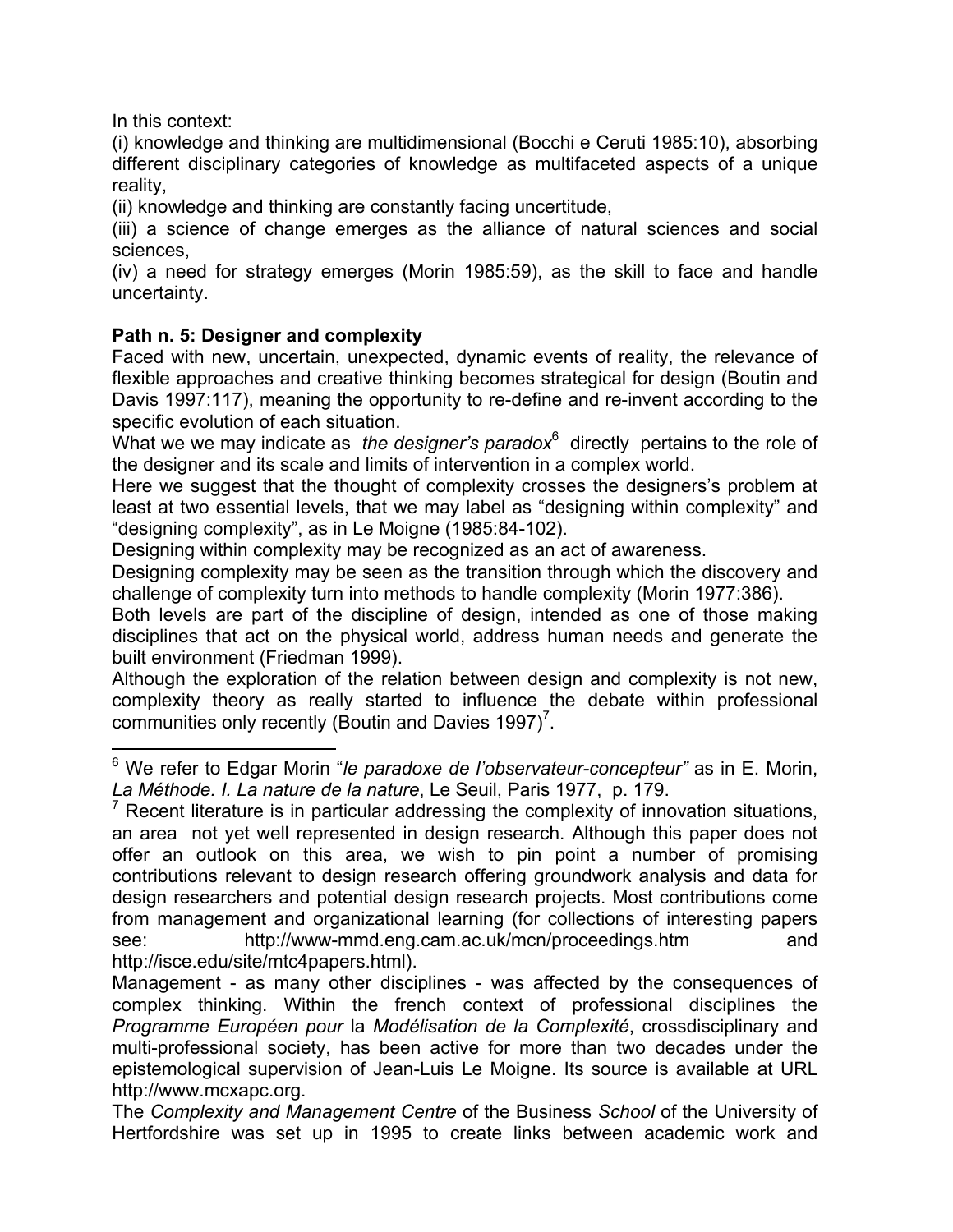By both accepting and clarifying some elements of complexity theory and its role in revolutionizing thinking in scientific and managements milieu, some efforts have been directed to demonstrate how the notion of complexity can open promizing horizons for designers and educators in design. As a recurrent starting point, it has been recognized (Boutin and Davis 1997:115) that the problem is not that of understanding complexity, but to define and create flexible methologies allowing practical application for design of new emerging theories, to transform the discovery of complexity into a method to handle complexity.

Further, keys concepts central to handling complexity may gain clarity when going with a cultural maturity that entails the designer responsibility (1997:116) and are revealed as familiar to designers: a complex thought integrating uncertainty while planning organization, linking, contextualizing, globalizing, recognizing both singular and general dimension. Using holistic visions then turns into a broader (entwined)

organisational practice using a complexity perspective. This perspective draws on insights into evolutionary theory emerging in the natural sciences, strands of social constructionist thought in the social sciences and various psychological understandings of the dynamics at work in networks of human relationships. The Complexity and Management Centre seeks new ways of working with these ideas. See the URL http://www.herts.ac.uk/business/centres/cmc.html.

 $\overline{a}$ 

The *Complexity Society* provides a focal point for people in the UK interested in complexity. It is a community that uses complexity science to rethink and reinterpret all aspects of the world in which we live and work. Peter Allen and Elizabeth McMillan from the Open University started the initiative in 2001. Founder members include business people, healthcare professionals, consultants and academics. Information are on line at http://www.complexity-society.com/

The *Manufacturing Complexity Network* is an international, inter-industry, interuniversity, multi-disciplinary research network which addresses the issue of complexity in manufacturing organisations. It is coordinated by the Universities of Cambridge, Oxford, Durham. This Network was established in 1998 and was initially funded by UK's Engineering and Physical Council Research Council (EPSRC). Its site (http://www.ossu.co.uk/mcn/) is a mechanism for disseminating the activities and work of the Network.

The *Centre for Complexity and Change* ( CCC ) links the work of three disciplines in the Open University's Technology Faculty: Systems, Development policy and practice, Technology management. Members of the Centre share a commitment to interdisciplinary and systemic approaches to the study of complexity and change, especially in the management of technologies, organizations, the environment and sustainable development in all parts of the world. Their work is particularly concerned with the impact of technological activities, the development of new technologies, and the management of interventions, including forecasting and assessment, regulation and innovation. Their emphasis is on taking a holistic view of situations, by considering the changing use of technology within its social, economic, cultural and institutional context. See http://ccc.open.ac.uk/.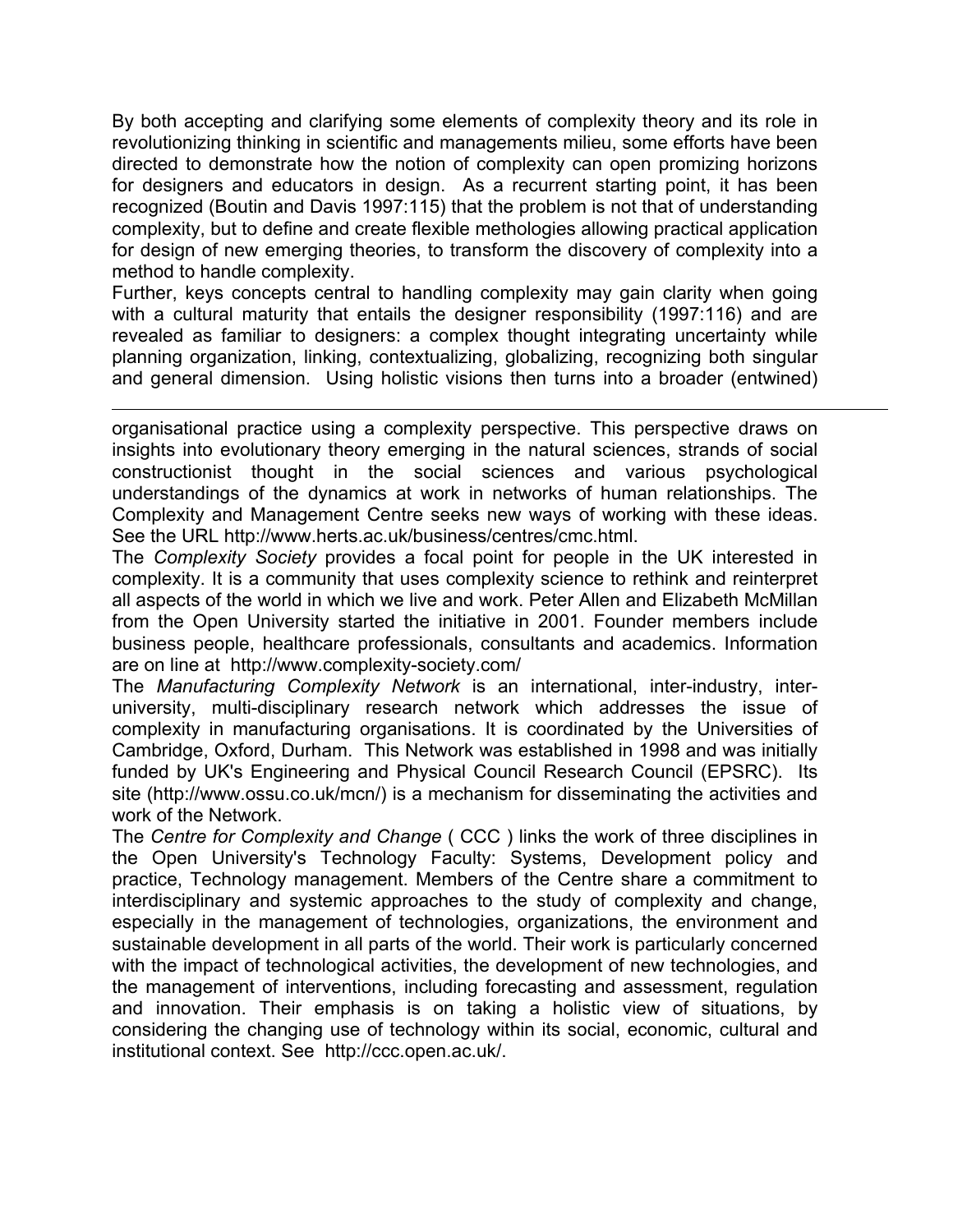sense of reality, meaning rapid ability to adapt to changes, to be part of change itself, to take uncertainty as a chance (not only a risk or a limit), to relying on processes (rather than structures), to develop skills of organization, dis-organization and reorganization, inventing dynamic concepts (as well as their links).

Complexity, it is said, is in the eye of the observer. System theory teaches us that an observer is a person who makes measurements (observations) on a system to gain information about it. This information can be communicated to other people in the form of a description. The field of complex systems is interested in relationships. The observer and system are in a relationship. Thus a precise notion of an observer and the basic act of observation or measurement is a key concept in this context. As a more general definition (Bar-yam 1997) we could take that an observer is a system which, through interactions, retains a representation of another system (the observed system) within it.

The conventional view of an observer is of an objective observer and an objective observer is independent of both the system being observed and the rest of the environment. Implicitly there is an influence between the system and the observer. Thus, the act of observation must cause an influence of the observed system on the observer.

The designers as observer is then expected to manage the ability to apply holistic visions, attempting to create a balance between interdependent elements, disciplines, requirements, possibly sharing this ability with any professional seeking to participate in the design of future realities (Boutin and Davis 1997: 117).

### **Percorso n. 6: A concept map for competent navigation**

It has been claimed that "*the demanding challenge for designers and managers of design is to understand the consistent drivers of complex, dynamic realities. Operating in these realities is based on the understanding that complexity can not be controlled, but requires competent navigation*" (McGrory 1997).

The tradition of complex thought provides a significant number of further key concepts that can draw a conceptual map to progressively connect design activity to complexity navigation: the notion of system itself, environment, network, emergence 8 .

(i)

In this map, a system is a delineated part of the universe which is distinguished from the rest by an imaginary boundary. One of the basic concepts in the systems approach is that all systems interact with their environment. How can we then identify what a system is for design activity? Aren't we always making an artificial boundary? In order to perceive or know anything, we always make distinctions. The key idea of "system" is that once a system is identified and its boundary described then one may describe the properties of the system, the properties of the universe excluding the system which affect the system, and the interactions between them. Thus it is a task of the describer to identify the way in which the system is interdependent with the

**EXECUTE:**<br><sup>8</sup> For most concept definition we are referring to the textbook for seminar/course on complex systems *Dynamics of Complex Systems* by Yaneer Bar-Yam (1997), exploring questions about the structure, dynamics, evolution, development and quantitative complexity that apply to all complex systems. The full text is also available on line at http://necsi.org/publications/dcs/index.html.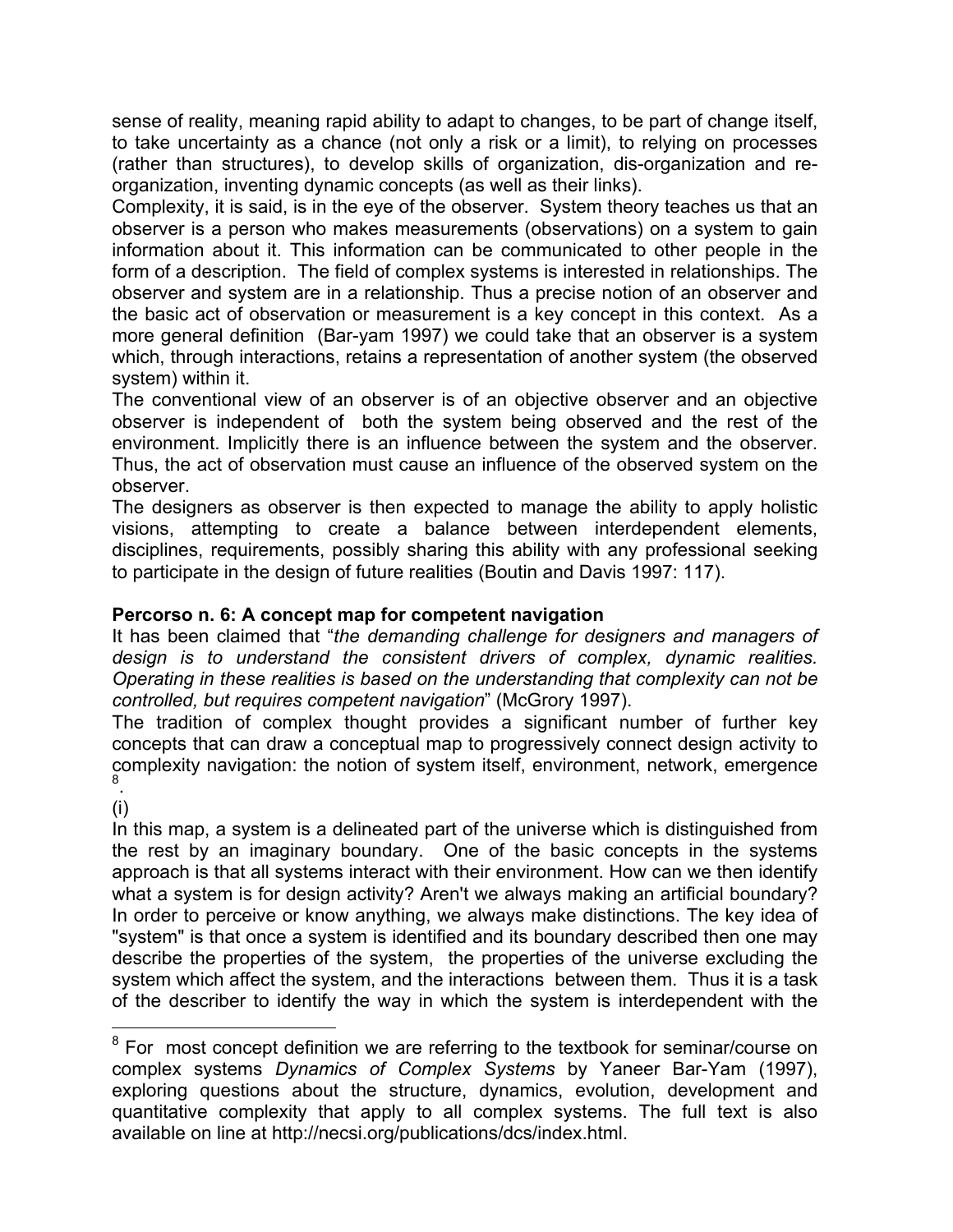environment.

(ii) The environment - in complex thought - is the context in which the system we are interested in is found. Strictly speaking, it is whatever is not included in the definition of the system. In developing a systems perspective a system is descibed in relationship to its environment, and how changes in the environment affect the system. The response of a system is how it changes when the environment changes in a particular way. Completely describing the state of the environment is, in principle, a much more difficult task than describing the state of the system. However, it is generally possible to restrict the aspects of the environment that are described to those forces which are most directly relevant to the system.

(iii) Then, a network is a description of the connections that allow interactions and influences between parts of a complex system. It is also used to refer to the parts along with the connections, i.e. the system as a whole, when considering the effects of these connections. There are several types of networks: transportation networks, communication networks, utility networks, supply networks, but also networks of molecular reactions, networks of cells, networks of computers and social networks. All networks can be thought of as influence networks: the state of the parts that are connected by the network affect each other through the network. Many of the most commonly studied networks assume that they are connecting essentially similar parts, with connections that are in some sense similar. However, more generally, real networks connect dissimilar parts in dissimilar ways. As part of the study of complex systems, the general understanding that we gain of how networks behave can be transferred between various kinds of systems, whether they are physical, biological, social or engineered. It is useful to think about behaviors that are common to different kinds of networks and behaviors that are different.

(iv) Emergence is what parts of a system do together that they would not do by themselves: collective behaviour, and also what a system does by virtue of its relationship to its environment that it would not do by itself: e.g. its function; and further, the act or process of becoming an emergent system. More generally, it refers to how behavior at a larger scale of the system arises from the detailed structure, behavior and relationships on a finer scale. In the extreme, it is about how macroscopic behavior arises from microscopic behavior.

To see in both these views we have to be able to see details, but also ignore details. The trick is to know which of the many details we see in parts are important to know when we see the whole.

In conventional views the observer considers either the parts or the whole. Those who consider the parts consider the details to be essential and do not see the patterns that arise when considering parts in the context of the whole. Those who consider the whole do not see the parts. When one can shift back and forth between seeing the parts and the whole one also sees which aspects of the parts are relevant to the description of the whole. Understanding this relationship in general is the study of emergence. Emergence refers to all the properties that we assign to a system that are really properties of the relationship between a system and its environment.

Jonas (1999) started arguing that systems thinking, especially sociological systems theory, provides some useful tools to describe design as a highly complex multilevel system, thus making the meta-discourse more efficient and purpose-oriented.He has proposed identifiable levels of the social communicative system/process: individual, team, organization, social subsystem/disciplinary system, and society as a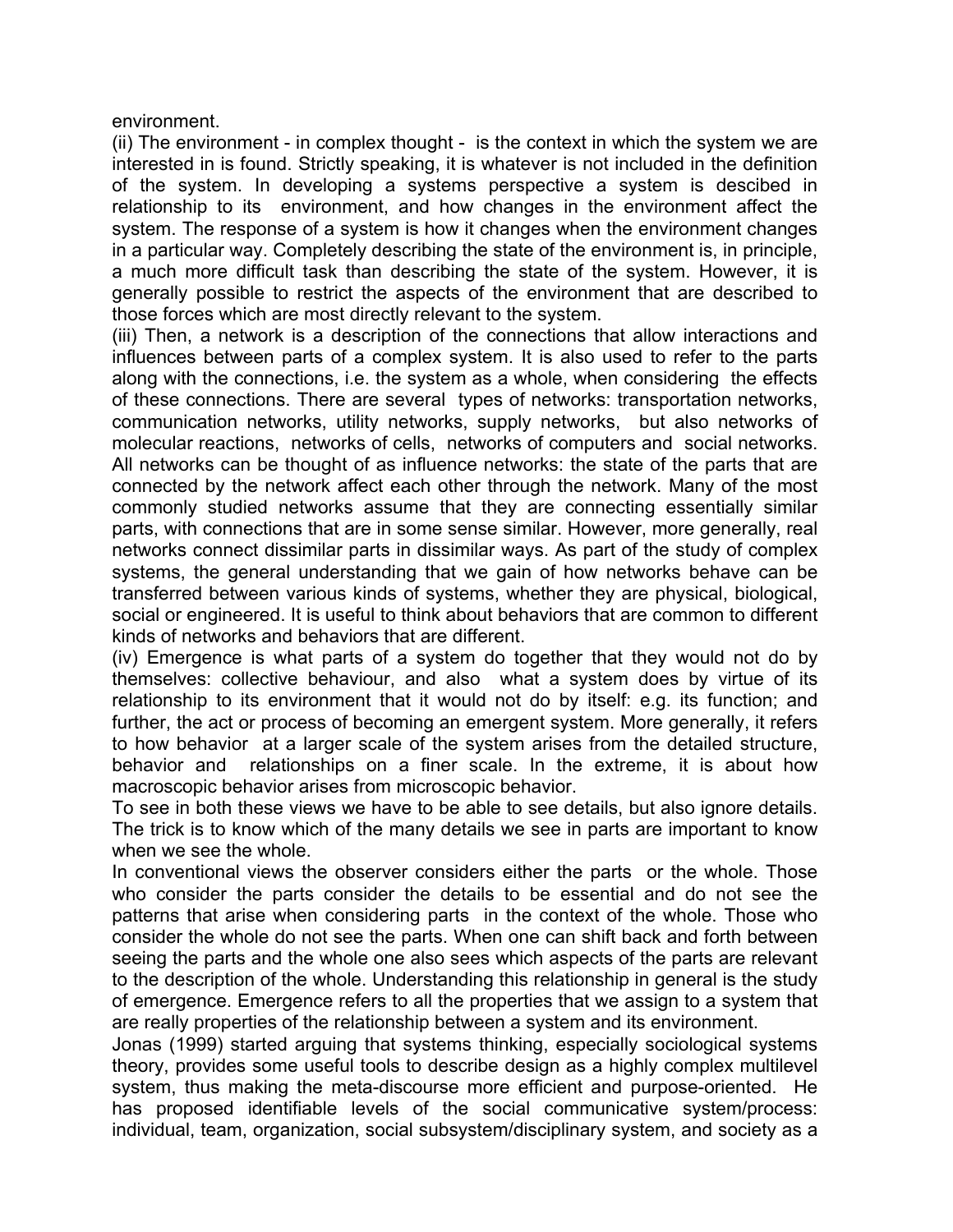whole; levels of reality (Jonas 1998): events/objects, patterns of behaviour, structures and visions; and levels of observation, necessary for dealing with the blind spots of the lower levels: the meta-level of epistemology and the manner how theories and methods evolve in time ("strong theories"); the level of operative theory/ "small theories" ("weak theories")/methods; and the operative level of making.

By introducing the hypothesis to conceptualize design in a wider sense as a social subsystem of this kind, Jonas (1994) has also introduced design as the network of future-shaping disciplines ( i.e. futures studies of design acting as sensor; management of meaning in design as cultural industry or strategic design; product design for material or immaterial objects; service design to design invisible structures and stimulating behaviours).

The meta-theoretical difference *system/environment* is re-introduced into the system as leading differentiator<sup>9</sup>. Design-problems may be treated as system/environment fits throughout and the concept of organised complexity may provide the essential tools for either *systemic modeling and projective thinking.*

### **Path n. 7: Designing within complexity**

As we see it, the designer is mainly faced with cognitive difficulties.

A crucial aspect of learning regards most often *cognition*, that is the process by which decision makers form and modify representations in order to make some sense of a reality which is generally too complex and uncertain to be fully understood (Dosi et al. 1996:10). The systematic gap between the agents cognitive abilities and "reality can take at least two often interrelated forms: a *knowledge gap*, involving incomplete or wrong representations of the environment and a *problem-solving* gap between the complexity of the tasks agents face and their capabilities on accomplishing them.

In general, knowledge gaps arise from the lack of isomorphism between the environment and the agent's model of it. This is what is called call in Dosi and Egidi (1991), paraphrasing Simon, *substantive uncertainty.* In turn, one may further distinguish between *weak* uncertainty (i.e. probabilisable risk) and *strong* uncertainty, involving genuine ignorance and intrinsic inadequacy of the mental models of the agents to fully capture the structure of the environment. Conversely, problem-solving gaps entail different degrees of *procedural uncertainty*, with or without substantive uncertainty.

Here we argue that the designer is still part of an operative dimension where both a *substantive uncertainty* (in Dosi e Egidi 1991) and a *procedural uncertainty* are present. Consequently it may be recognized that the emergent horizon of action of the designer will be dependent on the ability for improved understanding of a

- \_\_\_\_\_\_\_\_\_\_\_\_\_\_\_\_\_\_\_\_\_\_\_\_\_\_\_\_\_\_\_\_\_\_\_<br><sup>9</sup> Jonas (1998) articulated a functional definition of design as:
- *use-oriented (with quality of life as criterion, without claiming to know what this is),*
- *illustrative (creating wholes, contexts, narratives, aiming at agency),*
- *anticipative (looking ahead, in different directions and time scales),*
- *generative (aiming at the synthesis of structures, patterns of behaviour and artifacts),*

*<sup>-</sup> integrative (neglecting disciplinary boundaries, moderating perspectives, including its own),* 

*<sup>-</sup> context-sensitive (being aware of and using social, cultural, technological interdependencies*).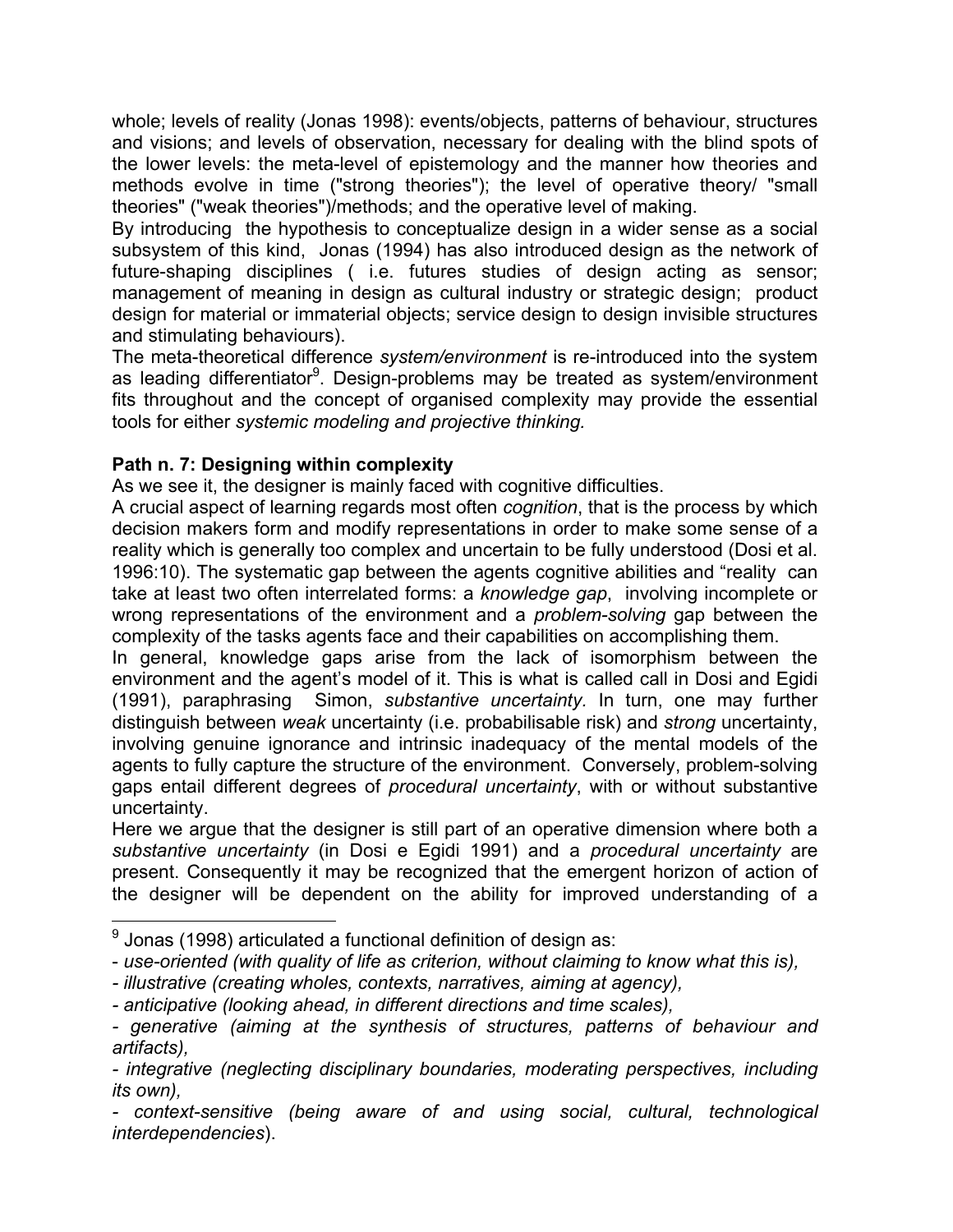complex reality and improved skills to face that reality.

Jonas (1999) has started to describe design theory as a dynamic network of "chunks of ideas", with *self-similarity of design models* on the different levels of the process: not only design problems consist of largely contingent, purpose-oriented networks of variables but design meta-theory is a largely contingent network of theoretical elements, ideologies, preferences. "*Complexity on the problem side (how to describe the situation) corresponds to contingency on the solution side (how to change the situation into a preferred one). Organized complexity means the end of linear causal chains and creates feedback mechanisms. Design as a complexity-reducing medium of constructing the world is exploring the space of possible alternative futures."* (Jonas 1999).

# **Path n. 8: Designing complexity**

1

The scale of intervention of the designer may face ranges from the level of *evolving artifacts* to that of *large technological systems*10, where the systemic dimension is tangible $11$ .

It has been argued (Friedman 1999) that acting within complexity involve either substantive challenges to design (increasingly ambiguous boundaries between artifact, structure, and process; increasingly large-scale social, economic, and industrial frames; an increasingly complex environment of needs, requirements, and constraints; information content that often exceeds the value of physical substance) and contextual challenges (a complex environment in which many projects or products cross the boundaries of several organizations, stakeholder, producer, and user groups; projects or products that must meet the expectations of many organizations, stakeholders, producers, and users; demands at every level of production, distribution, reception, and control).

These challenges require a qualitatively different approach to professional practice: analytic and synthetic planning skills that can't be attained through practice alone, advanced knowledge that is not a higher level of professional practice but a qualitatively different form of professional practice. If complex systems operate at the edge of chaos, designing at this edge at this edge requires behaviorally adaptive skills (Friedman 1999).

But, can complexity be designed?<sup>12</sup> Or is it simply not designable?

 $12$  Keith Billings introduced a series of thoughts towards a learning designing method

<sup>10</sup> See T.P. Hughes, *The Evolution of Large Technological Systems*, in W.E. Bijker, T.P. Hughes, T. Pinch, *The Social Construction of Technological Systems*, The MIT Press, Cambridge, Mass., 1989, pp. 51-82.

<sup>&</sup>lt;sup>11</sup> In T.P. Hughes (1989, 51): : "*Technological systems contain messy, complex, problem-solving components. They are both socially constructed and society shaping. Among the components in technological systems are physical artifacts, (...) organizations, (...) components usually labelled scientific, (...) legislative artifacts, (...) natural resources, (...). An artifact - either physical or non physical - functioning as a component in a systems interacts with other artifacts, all of which contribute directly or through other components to the common system goal; if a component is removed*  from a system or if its characteristics change, the other artifacts in the system will *alter characteristics accordingly*".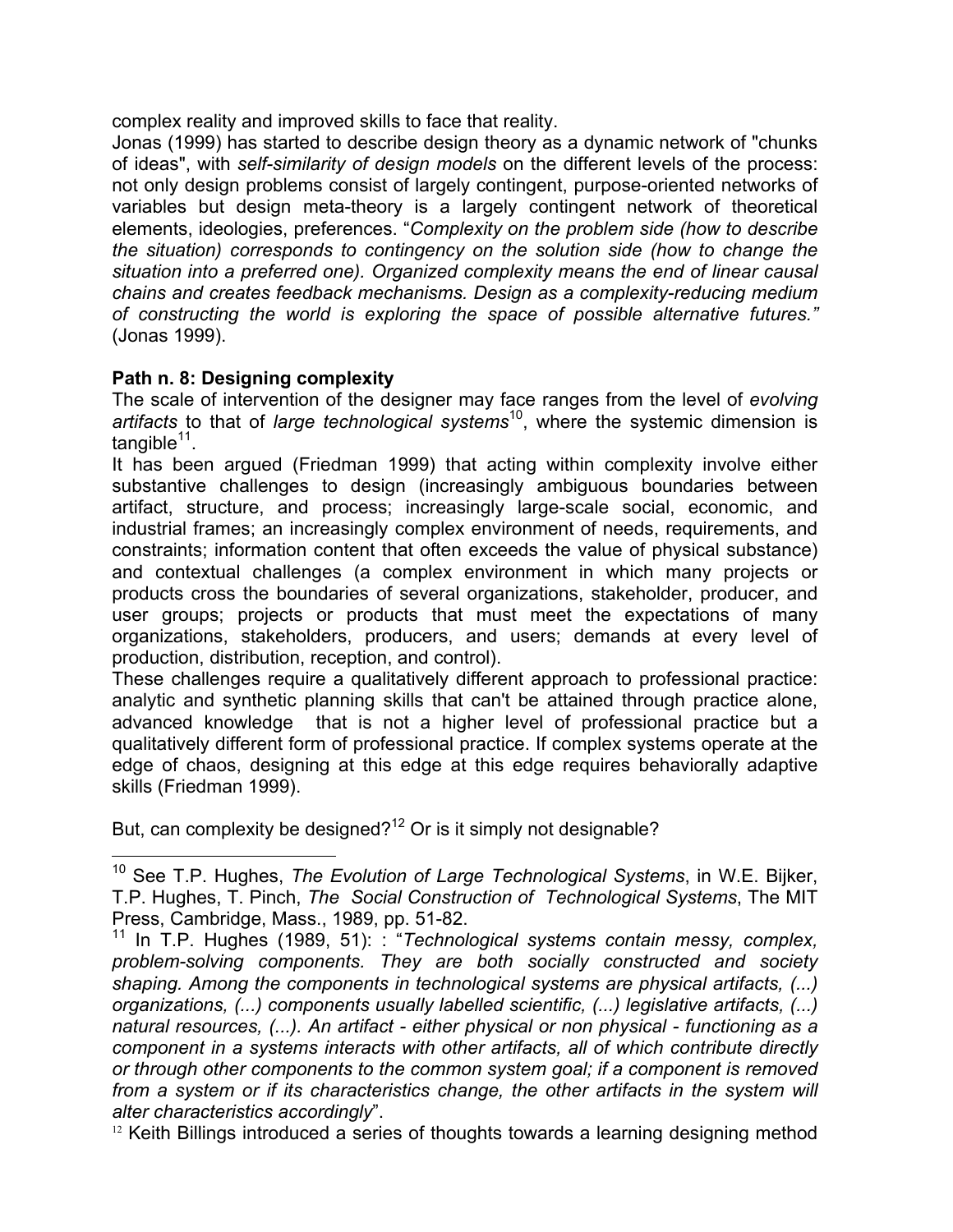It has been argued (Le Moigne 1985, 84) that a complexity that may be designed (or represented, invented, understood) is something complicated (or overcomplicated), not complex.

Let's go back to the designer paradox as in Morin.

When facing the phenomenology of design, even in the simplest evidence, it can not be ignored any longer that any design action has to be connected to a framework of events, which in turn generate multiple maps of actions, and that any design solution is not the ultimate one but just a possible one.

It is such a tension between design as the action to reduce the complexity of reality into forms of order, and design as the thought questioning the nature and substance of reality (so to progressively approach its inherent complexity), that here is reproposed as the energy fostering a deep, rich transformation in the design approach. Recalling the ideas of Edgar Morin, designers and design researchers are asked to generate a form of action and knowledge allowing them multiple points of views and driving them to move from one perspective to another. They could also be required to refer to conceptual tools that - instead of isolating entities - allow complete freedom and circulation of ideas<sup>13</sup>. Furthermore, they are required to think about the specific identity of single artifacts - in any acception - as well as about the systemic dimension where artifacts are immersed. And finally they can learn to conceive and articulate a *meta-point of view* on multiple points of view, including their own as observers within a system.

Some authors (Findeli and de Coninck) have already proposed at least four design study articulations<sup>14</sup> to approach complexity, applied into the advanced education program aimed at developing complex intelligence in design researchers. Two articulations are considered inherent the design process, and two are peripheral. They are methodological complexity, inherent to the design process itself; the complexity of products; the complexity of design problems; and the complexity of (design) impacts. These articulations have started to represent significative paths to design research and study.

# **References**

1

which instructs about complexity by using "changeability" as prime constituent. In 1997 he wrote that future designers have to design with change in mind (Billings 1997: 79). "*All designers should be able to identify the types and degree of change likely to influence the proposed design project (...) Change should be viewed as the basic condition (...)* (1997:90).

<sup>13</sup> E. Morin, 1977, op.cit., p. 179.

14 At the École de design industriel, Faculté de l'aménagement, Université de Montréal, a new option was introduced within the Master's in Environmental Design Program devoted to design research. The Master's Degree in Environmental Design "Design and Complexity Option", under the supervision of Pierre de Coninck and Alain Findeli, is the equivalent of a master's level degree in research with an essay requirement. The program aims to develop a "complex intelligence" in candidates, the capacity to grasp, through a research process, the growing complexity of design problems, wherever this complexity is manifested (methodology, technology, assessment, problem-solving process). The chosen research method is the research project, as the reconciliation of the practical and theoretical dimensions of design.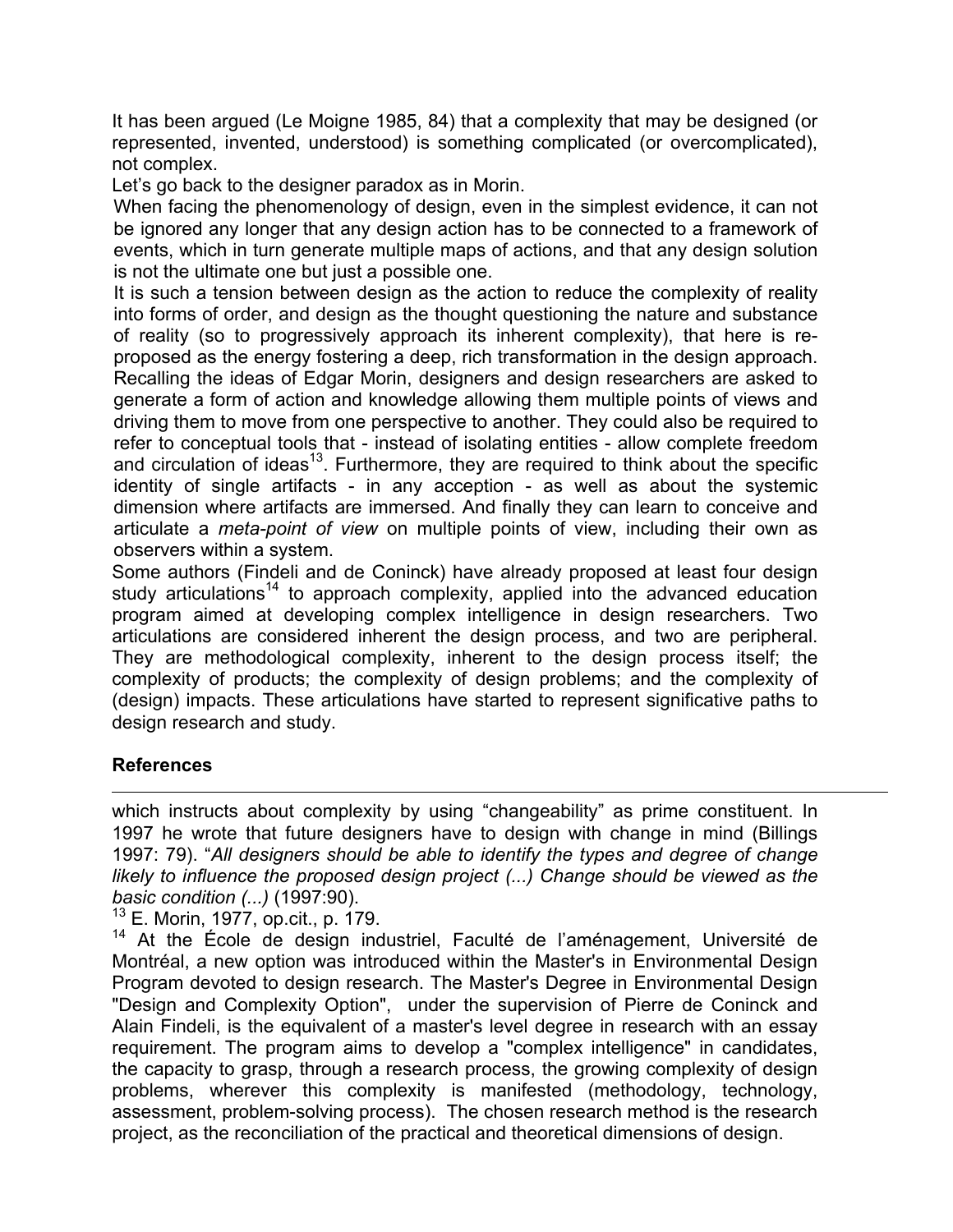Aida, S. et al. 1985. *The Science and Praxis of Complexity*. Tokyo: United Nations University.

Ashby, W. R. 1956. *An Introduction to Cybernetics*. London: Chapman & Hall.

Bar-Yam , Y. 1997. *Dynamics of Complex Systems (Studies in Nonlinearity*). Westview Press.

Bechtel, W., and R. C. Richardson. 1993. *Discovering Complexity*. Princeton: Princeton University Press.

Billings, K. 1997. Learning to Design for Change: moving from intuition to reasoning when managing complexity. In P. McGrory, ed., *The Challenge of Complexity*, 79-95. Helsinki: University of Art and Design Helsinki UIAH.

Bijker, W. E., T. P. Hughes, T. Pinch. 1989. *The Social Construction of Technological Systems*. Cambridge, Mass: The MIT Press.

Bocchi, G. e M. Ceruti, a cura di. 1985. *La sfida della complessità*. Milano: Feltrinelli.

Bocchi, G. e M. Ceruti. 1988. La riscoperta della Physis per una storia naturale delle possibilità. In M. Ceruti e E. Laszlo, eds, *Physis: abitare la terra*, 15-37. Milano: Feltrinelli.

Boutin, A. M. and L. Davis. 1997. Design as a creative approach to handling complexity. In P. McGrory, ed. , *The Challenge of Complexity*, 114-118. Helsinki: University of Art and Design Helsinki UIAH.

Ceruti, M. e E. Laszlo, eds. 1988. *Physis: abitare la terra*. Milano: Feltrinelli.

Dosi, G. and M. Egidi . 1991*.* Substantive and procedural uncertainty. An exploration on economic behaviours in changing environments. *Journal of Evolutionary Economics* 1:145-168.

Dosi, G., L. Marengo and G. Fagiolo. 1996*. Learning in evolutionary environments*. Papers. University of Trento: Computable and Experimental Economics Laboratory.

Edmonds, B. 1996. What is Complexity? The philosophy of complexity *per se* with application to some examples in evolution. In F. Heylighen & D. Aerts, eds., *The Evolution of Complexity*. Dordrecht: Kluwer.

Findeli, A. and P. de Coninck, *Fondements épistémologiques d'une formation de recherche universitaire en "Design et Complexité*", manuscript delivered by the authors.

Friedman, K. 1997. Design Science and Design Education. In P. McGrory, ed., *The Challenge of Complexity*, 54-72. Helsinki: University of Art and Design Helsinki UIAH.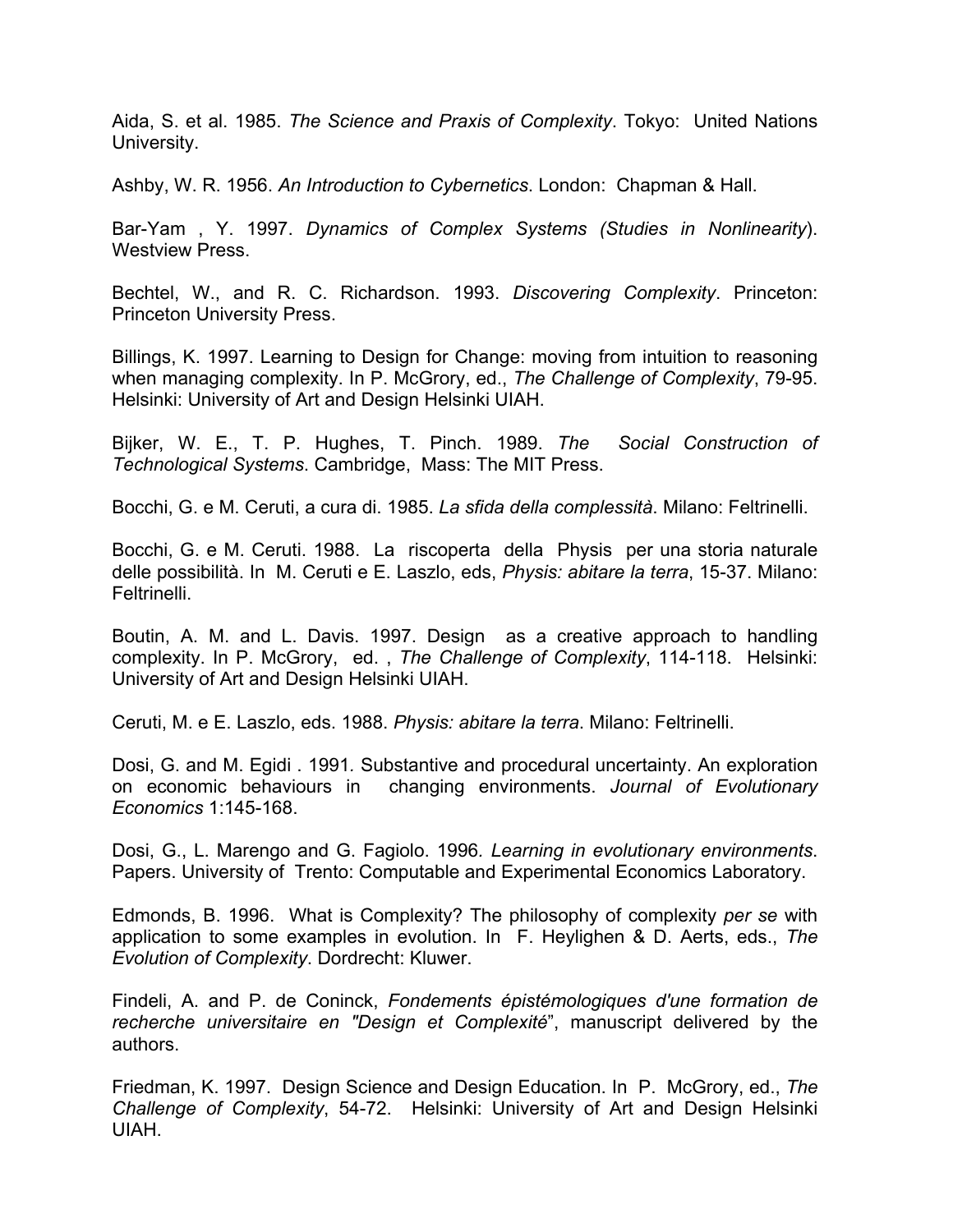Friedman, Ken. 1999. Philosophies of design. In A. Ekholm, ed*., Ämneskonferens projekteringsmetodik*. Lund: Datorstödd projektering (CAAD), Lunds Tekniska Högskolan. Ämneskonferens projekteringsmetodik, NorFA research symposium on design methodology, LTH - Lund Technical Institute, Lund University, 25-26 November, 1999.

Friedman, K. 2000. Form and Structure of the Doctorate in Design: Prelude to a Multilogue. In D. Durling and K. Friedman, eds*. Doctoral Education in Design. Foundations for the Future*. Proceedings of the La Clusaz Conference, July 8-12, 2000. 369-376. Staffordshire: Staffordshire University Press.

Friedman, K. 2002*. Problem and Paradox in Foundations of Design*. Available at URL http://www.expandinvestment.de/verhaag/basicparadox/

Heylighen, F. and D. Aerts, eds. 1996. *The Evolution of Complexity*. Dordrecht: Kluwer.

Heylighen, F. 1996a. What is complexity? [online]. In *Principia Cibernetica Web* [cited 9 December 1996]. World Wide Web: http://pespmc1.vub.ac.be/COMPLEXI.html.

Hughes, T. P. 1989. The Evolution of Large Technological Systems. In W. E. Bijker, T. P. Hughes, T. Pinch, eds, *The Social Construction of Technological Systems*, 51- 2. Cambridge, Mass.: The MIT Press.

Jonas, W. 1994*. Design - System - Theorie. Überlegungen zu einem systemtheoretischen Modell von Designtheorie*. Essen: Die Blaue Eule.

Jonas, W. 1998. Viable Structures and Generative Tools: an approach towards "designing designing". In *Contextual design: design in contexts*, 23 - 25 April 1997. Stockholm: the European Academy of Design

Jonas, W. 1999. On the Foundations of a 'Science of the Artificial'. Useful and Critical. In P. Korvenmaa, ed. , *Useful and Critical: Conference on Design* , Helsinki: University of Art and Design.

Jonas, W. 2000. The Paradox Endeavor to Design a Foundation for a Groundless Field. In C. Swann and E. Young, eds.*, Re-inventing design education in the university*, 44-50. Perth, Australia: Curtin University of Technology.

Jonas, W. ed. 2001. The basic PARADOX - foundations for a groundless discipline. URL: http://home.snafu.de/jonasw/PARADOX0.html Date accessed: 2001 December 26.

Jonas, W. 2001a. *The Paradox Endeavor to Design a Foundation for a Groundless Field*. URL: http://home.snafu.de/jonasw/JONAS4-54.html Date accessed: 2001 December 26.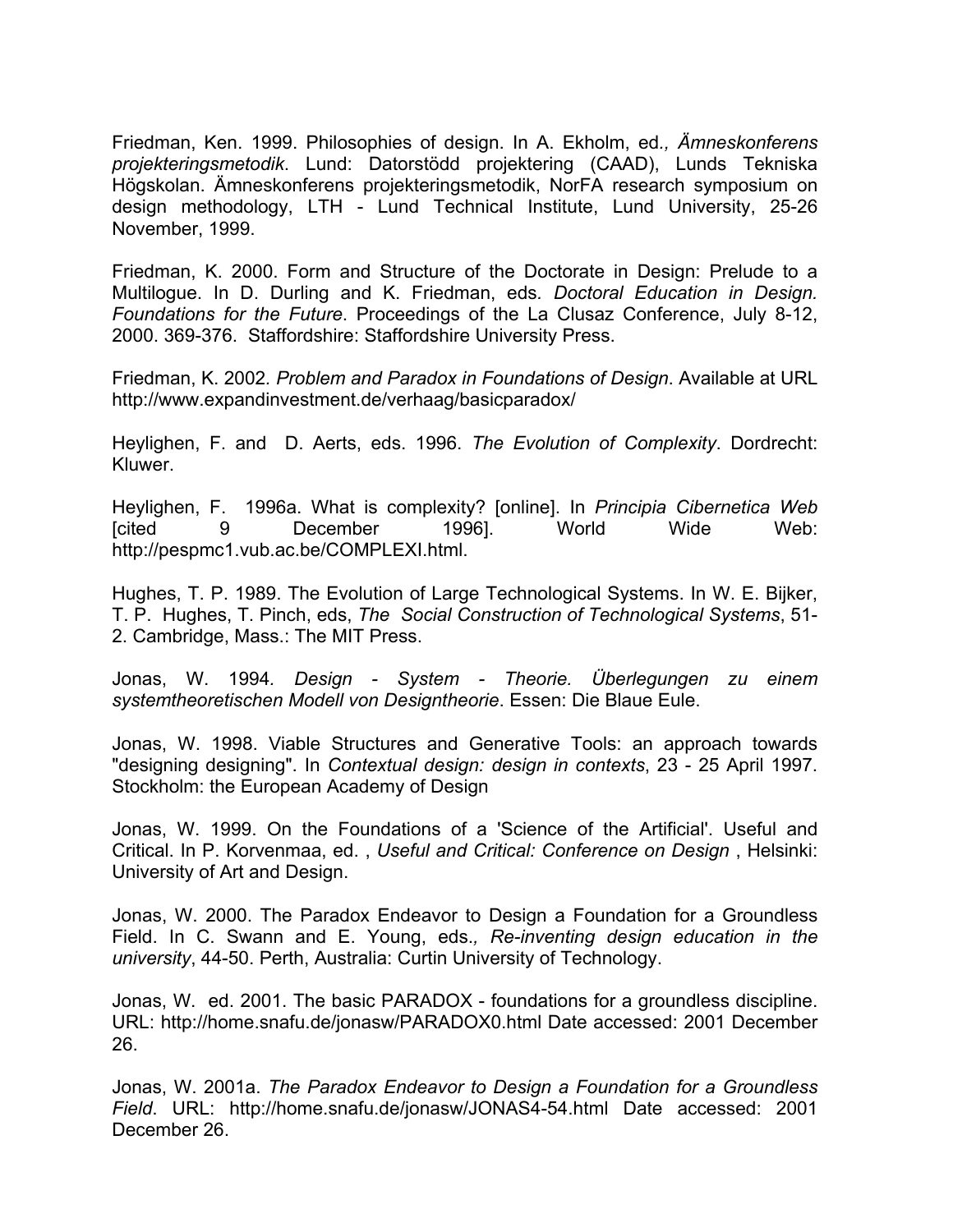Jonas, Wolfgang. 2001b. On the Foundations of a "Science of the Artificial." URL: http://home.snafu.de/jonasw/JONAS4-49.html Date accessed: 2001 December 26.

Kampis, G. 1991. *Self-modifying Systems in Biology and Cognitive Sciences: a New Framework for Dynamics, Information and Complexity*. Oxford: Pergamon Press.

Kauffman, S. A. 1993. *The Origins of Order: Self-Organization and Selection in Evolution*. New York: Oxford University Press..

Laszlo, E. (1985). L'evoluzione della complessità e l'ordine mondiale contemporaneo. In M. Ceruti e G. Bocchi, eds. *La sfida della complessità*, 362-400. Milano: Feltrinelli.

Laszlo, E. 1986. *Evoluzione*. Milano: Feltrinelli.

Laszlo, E. 1988. Evoluzione: il nuovo paradigma. In M. Ceruti e E. Laszlo, a cura di , *Physis: abitare la terra*. Milano: Feltrinelli..

Le Moigne, J.-L. 1985. Progettazione della complessità e complessità della progettazione. In G. Bocchi e M. Ceruti, a cura di, *La sfida della complessità*, 84- 102. Milano: Feltrinelli.

McGrory, P., ed. 1997. *The Challenge of Complexity*. Helsinki: University of Art and Design Helsinki UIAH.

Morin, E. 1977. *La Méthode. I. La nature de la nature*. Paris: Le Seuil.

Morin, E. 1984. On the Definition of Complexity. In S. Aida et al., eds., *The Science and Praxis of Complexity*, 62-68. Tokyo: United Nations University.

Morin, E. 1985. Le vie della complessità. In G. Bocchi e M. Ceruti, a cura di, *La sfida della complessità*, 49-60. Milano: Feltrinelli.

Prigogine, I. and I. Stengers. 1979*. La Nouvelle Alliance. Métamorphose de la Science*. Paris: Gallimard.

Symposium, 1995. The Evolution of Complexity, Evolutionary and cybernetic foundations for transdisciplinary integration as part of the conference *Einstein meets Magritte: An interdisciplinary reflection on science, nature, human action and society*, May 29 /June 3, 1995 at the Free University of Brussels, Belgium. Available on line at http://pespmc1.vub.ac.be/Einmagsy.HTML.

Stengers, I. 1985. Perchè non può esserci un paradigma della complessità. In G. Bocchi e M. Ceruti, a cura di, *La sfida della complessità*, 61-83. Milano: Feltrinelli.

Waldrop, M. M. 1992*. Complexity: The Emerging Science at the Edge of Order and Chaos*. New York: Simon & Schuster.